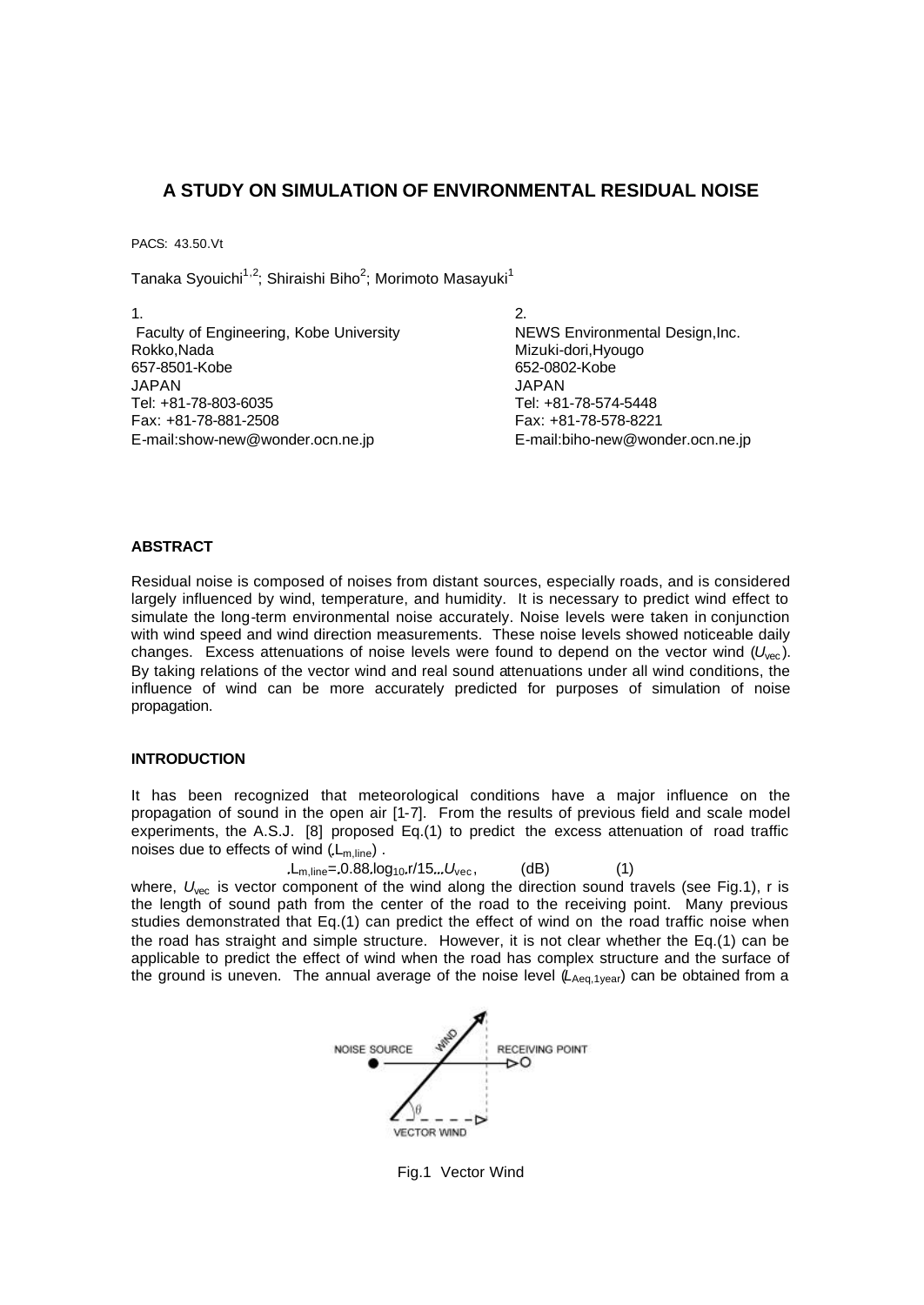continuous measurement through a year, but a lot of cost are necessary. The authors tried a practical predicting method of  $L_{Aeq,1year}$  including the effect of wind.

### **EXPERIMENT**

#### Noise Measurement

 Figure.2 shows the measurement site and the locations of the receiving point and the wind sensor. The run of the road is south and north. The northern part of the road is a tunnel, and the southern part of the road is the bridge over the channel. The height of the road increases as it reaches close to the channel. The louvers are set up at the exit of the tunnel for shielding noise and sunshine. The traffic volume in a day of the road is about 25,000. Another road runs under the ground in this area along the seaside. Two railways run along the seaside, but effects of their noises on our measurements were not significant. Noise levels were measured for two continuous periods, one of 28 days in 1999, and one of 54 days in 2000. Noise levels were measured from 9 p.m. to 5 a.m. every day to avoid the effects of other noise sources. A microphone was set up at the height of 5.0 m above the ground. The length of the shortest path from the road to the receiving point was about 160 m. The distance from the exit of louver to the receiving point was about 400 m. The microphone was covered with wind screen of allweather type. DC-output volts from the sound level meter were A/D converted every 0.25s, and *L*Aeq,10min were calculated every 10min by a handheld computer. *L*Aeq,10min and instantaneous levels were recorded on the hard disc of the computer.

#### Meteorology Measurement

Speeds and directions of the wind and precipitation were measured at the meteorologically representative point simultaneously with noise measurements. The location of the wind sensor is shown in Fig.2. It was set up at 5.0 m above the ground.



Fig.2.Measurement site, the noise receiving point, and the wind sensor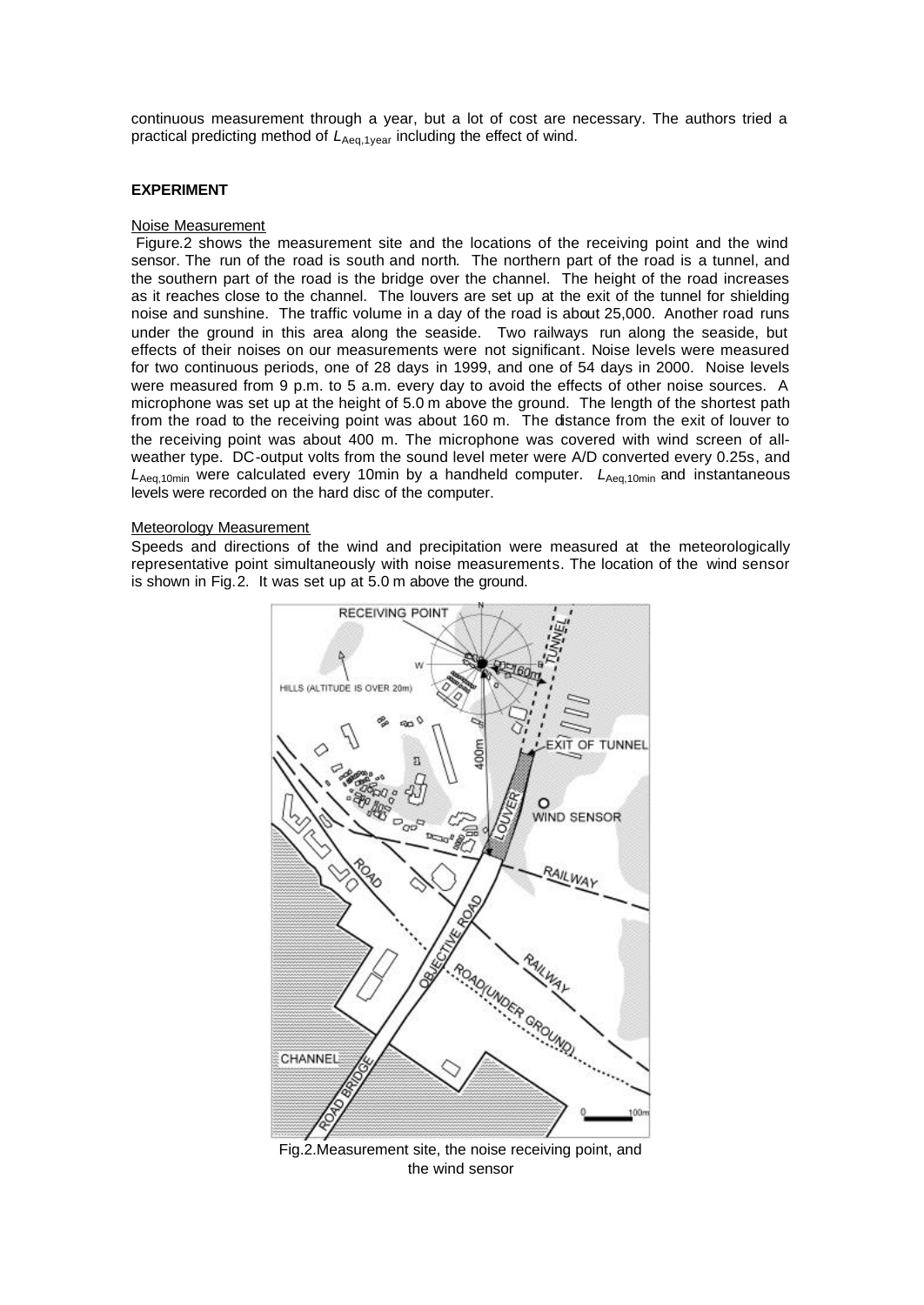### Traffic Volume of the Road

To offset the variations of noise levels due to the traffic volume, hourly traffic volume of the road and the numbers of the heavy vehicles were measured.

## **RESULTS AND DISCUSSIONS**

# Relation between *L*<sub>Aeq,1h</sub> and Traffic Volume

Figure.3 is a correlation diagram between noise levels ( $L_{Aeq,1h}$ ) and traffic volume. In order to offset variations of acoustic power caused by heavy vehicles, Q is calculated as:

$$
Q = 4.47 \text{.} \text{Nh} + \text{NI} \tag{2}
$$

where, Nh is volume of heavy vehicles, and Nl is the volume of light vehicles. This equation is based on the theory that acoustic power of one heavy vehicle is 4.47 times greater than that of a light vehicle [8]. As traffic volume increases, there is a slight concordant tendency for L<sub>Aeq,1h</sub> to increase. However, because there is a large dispersion of data, the correlation coefficient (r) is very small. Traffic volume is not a reliable sole predictor of traffic noise. To be able to make more accurate estimations of traffic noise, other conditions, especially meteorological conditions, must be taken into account.

## Frequency of Wind Direction

Figure.4 shows the frequency of wind directions throughout the measuring period. Winds from



Traffic volume of the road (Q) (/hour)

Fig.3. Relation between traffic volume and LAeq.1h





Fig.4. Frequency of wind-directions during noise measurements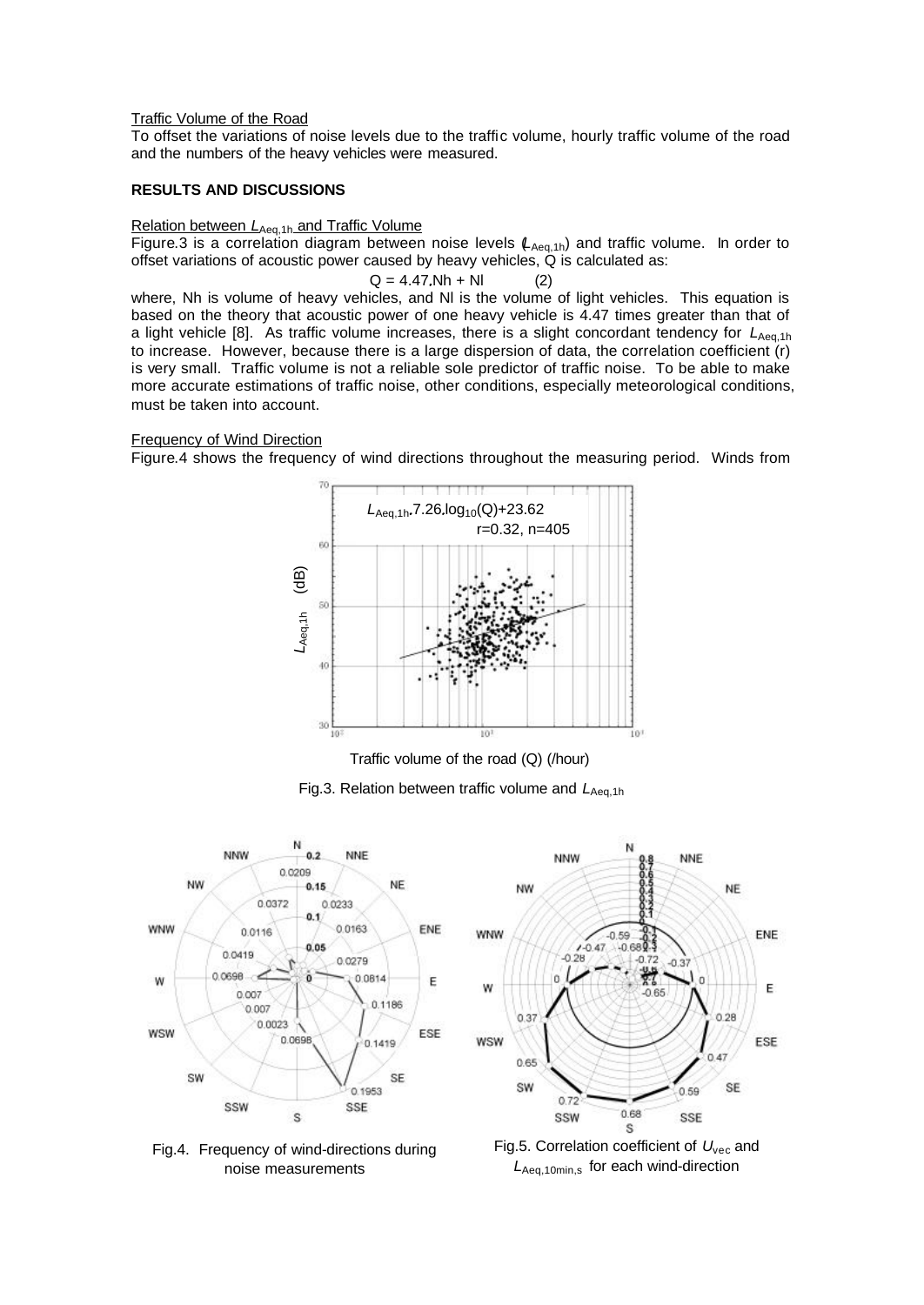south-southeast and southeast predominate. Noise levels could be measured under almost all wind conditions.

#### <u>Vector Wind (U<sub>vec</sub>)</u>

In the case of a noise propagation experiment using a single point source, the location of the noise source and the receiving point are fixed. Therefore, the favorable wind direction is easily determined. In case of a line source such as simple straight road, a line perpendicular to the source always represents the favorable wind direction. In the current case, the favorable wind direction is not easily established, because the road is of a complex structure and the ground is uneven. In order to determine the favorable wind direction, the correlation between the vector wind ( $U_{\text{vec}}$ ) and the average noise level per one light vehicle ( $L_{\text{Aea,10min,s}}$ ) was calculated under every possible wind direction.  $L_{Aeq,10min,s}$  is calculated by;

# *L*Aeq,10min,s=10 log10[10(*L*Aeq,10min/10)/(Q/6)], (dB)(3)

to offset changes in traffic volume. Figure.5 shows correlation coefficients between *U*vec and  $L_{\text{Aeq 10min}}$  for each favorable wind direction. The correlation coefficient is largest (=0.72) when the wind from the south-southwest is considered favorable. Thus, the effect of the wind on sound propagation is most accurately predicted using  $U_{\text{vec}}$ , which is calculated using the southsouthwesterly wind as the favorable wind. Furthermore, the part of the road which is on the line from the receiving point to the south-southwest can be considered the acoustic center for noise simulation. When considering the east-southeasterly wind, which is along the perpendicular line toward the road, as the favorable wind, correlation coefficient between  $U_{\text{vec}}$  and  $L_{\text{Aec.10min.s}}$  is very small (=0.28). This is to be expected, because in this direction, the road runs under the ground and vehicles are completely shielded.

## Changes of *U*<sub>vec</sub> and *L*<sub>Aeq,10min,s</sub>

Figure.6 shows the time history of the vector wind ( $U_{\text{vec}}$ );, which is calculated using the southsouthwesterly wind as the favorable wind, the noise level per one light vehicle (*L*Aeq,10min,s), and wind speed, using continuous data from July to August in 2000. The horizontal axis indicates the measuring day and time. In the case of July 14 for example, data from 9 p.m. July 14 to 4 a.m. July 15 are illustrated. If precipitation was over 0.1mm per hour, hatching is drawn on the graph. It is clearly apparent that as the vector wind inc reases, the noise level per one light vehicle also increases. Values of  $L_{Aeq,10min,s}$  change day by day, and they also change hour by hour in the same day. The maximum value of *L*<sub>Aeq,10min,s</sub> through the period is 33dB, and minimum value is 17 dB, so the fluctuation range of L<sub>Aeq,10min,s</sub> is 16dB. During almost all calm nights, as time passes,  $L_{\text{Aea.10min.s}}$  becomes louder. Early in the night, the vertical temperature pattern may be lapse, because the ground temperature is greater than the air temperature.



Fig.6 Time history of *L*<sub>Aeq,10min,s</sub>, *U*<sub>vec</sub>, and wind speed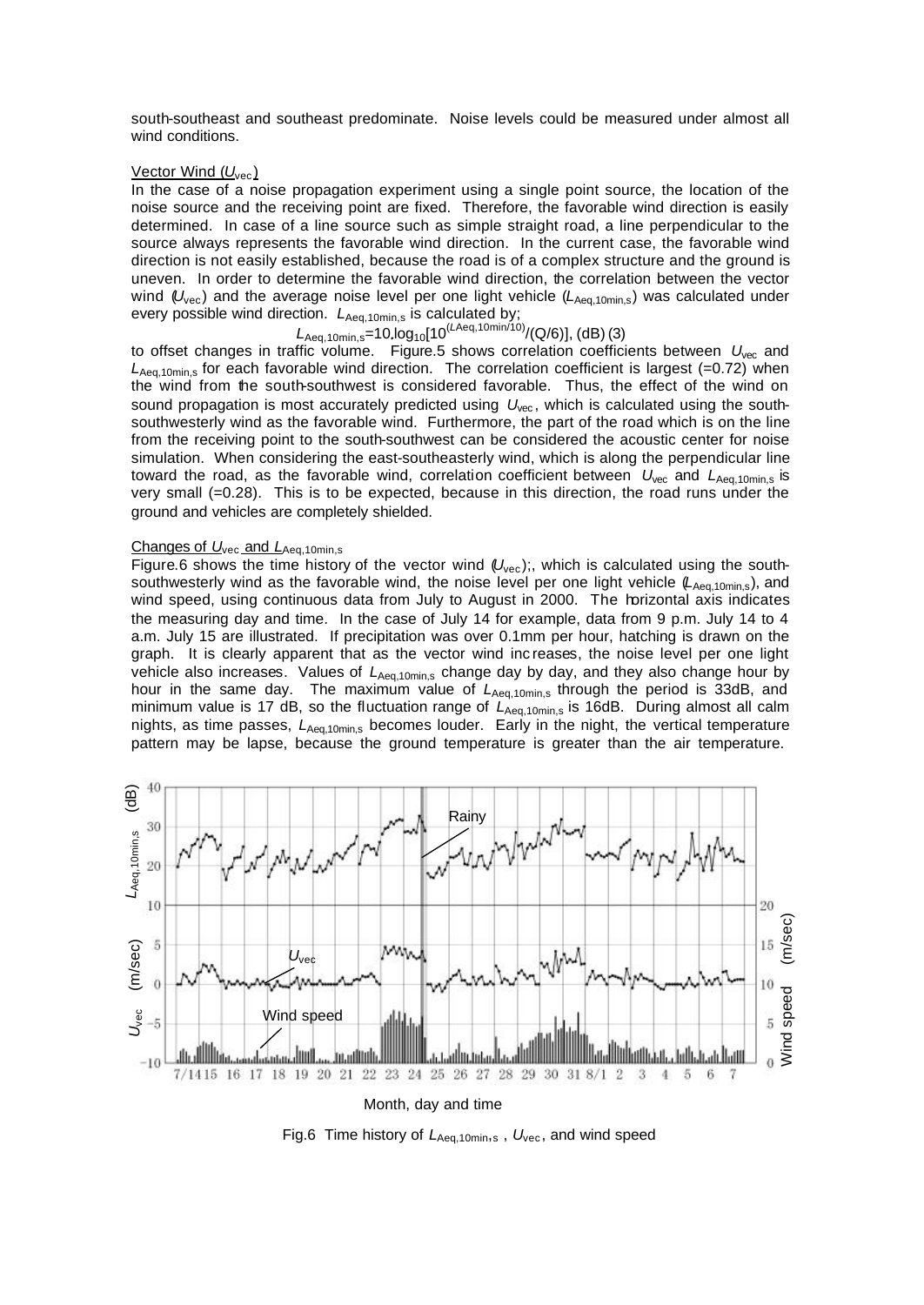

After then, it may become neutral and finally inverse late at night as the ground becomes cooler than the air. Figure.7 is a comparison of two time histories of noise levels measured at midnight. The bold line indicates the time history when  $U_{\text{vec}}$  is +5 m (3 a.m. July 24th), and the thin line indicates the time history when *U*vec is 0 m (3 a.m. July 26th ). When *U*vec is large, noise levels are from 10-16 dB louder than when  $U_{\text{vec}}$  is small. The fluctuation range of noise levels also becomes small.

# Relation between *U*<sub>vec</sub> and *L*<sub>Aeq,10min,s</sub>

Figure.8 shows the relation between the vector wind  $(U_{\text{vec}})$ , which is calculated on for the southsouthwesterly wind is the favorable one, and the noise level per one light vehicle ( $L_{Aeq,10min,s}$ ). As  $U_{\text{vec}}$  increases,  $L_{\text{Aeq, 10min,s}}$  becomes louder. As there is a little dispersion in data, the other effects on sound propagation should be examined, for example other roads or the hum from woods caused by the wind. From Eq.(1), if the distance the sound travels is approximately 200m, which is the upper limit of the application of this equation, noise levels are 5dB higher, when  $U_{\text{vec}}$  is about +5 m. However, the regression equation means a stronger effect of wind than that from Eq. (1). That is, when  $U_{\text{vec}}$  is +5 m,  $L_{\text{Aeq,10min,s}}$  is +10 dB, because the gradient of the regression line is 2.0. In actual fact, the distance that noise travels may indeed be longer than 200 m. In addition, the distance from the receiving point to the part of the road, which is on the line from receiving point to south-southwest, is approximately 1300 m. From Eq.(1), the effect of the wind predicted about +5 dB when the length of noise path is 1300 m and U<sub>vec</sub> is +3m. The predicted value is almost the same as that from our regression equation.

#### Prediction of Yearly Noise Level

If the correlation coefficient between  $U_{\text{vec}}$  and  $L_{\text{Aed,10min,s}}$  in every wind direction can be established by measuring noise and wind for several months and if the yearly or monthly frequency of wind directions and the yearly or monthly traffic volume of the road can be



Fig.8 Relation of vector wind ( $U_{\text{vec}}$ ) and  $L_{\text{Aea.10min.s}}$